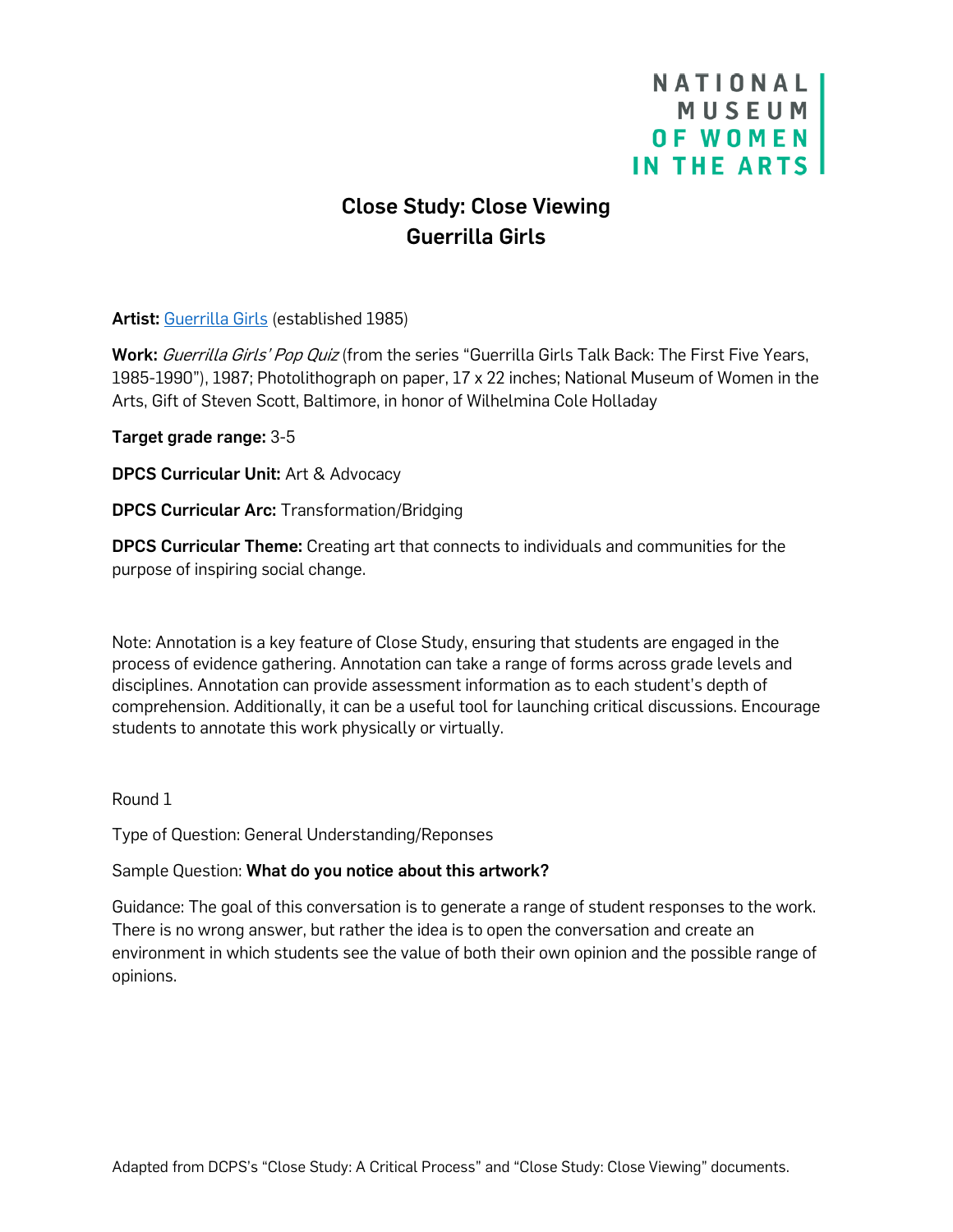## Round 2

Type of Question: Key Details

## Sample Question: In your own words, what does the text on this artwork communicate?

Guidance: The conversation should focus on gathering evidence from the image; formal and technical evidence, as well as evidence based on the imagery. Student responses should include discussion of specific visual aspects of the work. You may ask quiding questions such as, "Which words are the focus, and how did the Guerrilla Girls format them to stand out?" OR "Which colors did the Guerrilla Girls use in this artwork?," pushing students to focus on the visual aspects of the work and how they might begin to support the responses discussed in Round 1.

### Round 3

Type of Question: Structure

# Sample Question: Why do you think the Guerrilla Girls didn't include images in this artwork?

Guidance: This discussion should focus more specifically on how the structure of the work is supporting the students' interpretations of the work. This conversation might be around compositional strategies, the use of evocative visual designs, or the inclusion of distinct features.

### Round 4

Type of Question: Intent/Inferences

## Sample Question: What social justice issues are the Guerrilla Girls most concerned about, and why do you think they post their artwork in public?

Guidance: Unlike the intentional omission of information in other rounds, prior to asking students to respond to this question, the teacher should provide some context for the work. This context should come in the form of another visual work. The nature of the context should promote the goals of the overall lesson or unit. This work might be:

- Another work by the same artist
- A work that serves a similar purpose in a more familiar context
- Another work from the same school, movement, or genre

### Possible Contextual Works:

- Image of Guerrilla Girls installing their posters in public places
- Trap Bob, *Change* temporary mural at the National Museum of Women in the Arts, 2020
- Black Lives Matter mural, Black Lives Matter Plaza NW, Washington, D.C., 2020, painted by D.C. Public Works employees in collaboration with eight local anonymous artists as part of the Murals D.C. Program of the D.C. Department of Public Works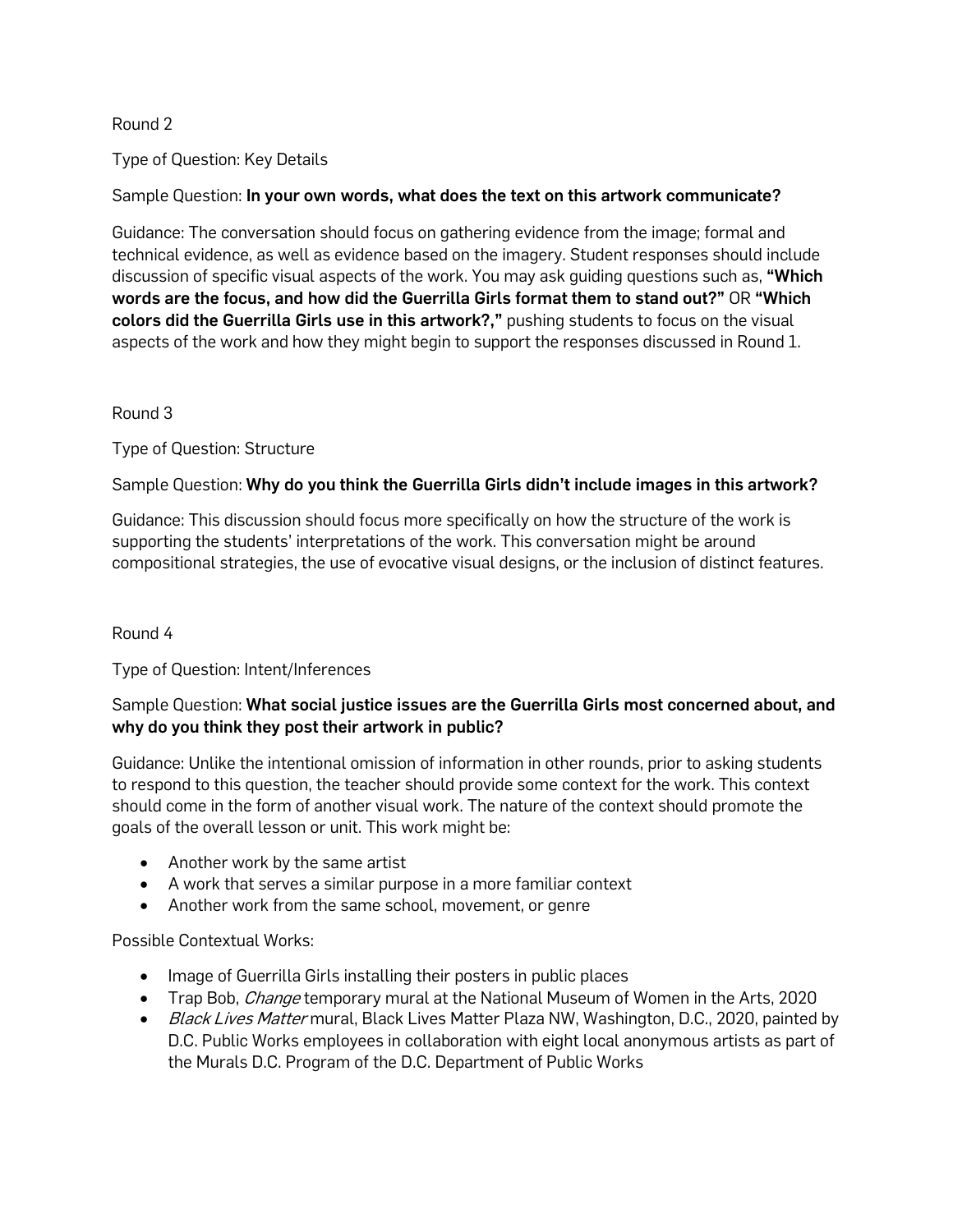## Round 5

Type of Question: Opinion/Application

Sample question: If you were to create an artwork about an issue that is important to you, a) what issue would that be, b) what words would you include in your artwork, and c) where would you display it?

Guidance: This round is asking students to internalize the knowledge and information built in the previous rounds by using the concepts generated to visualize a work that applies to a personal goal of communication. The direction of this question is directly related to the broader thematic goal of the lesson or unit.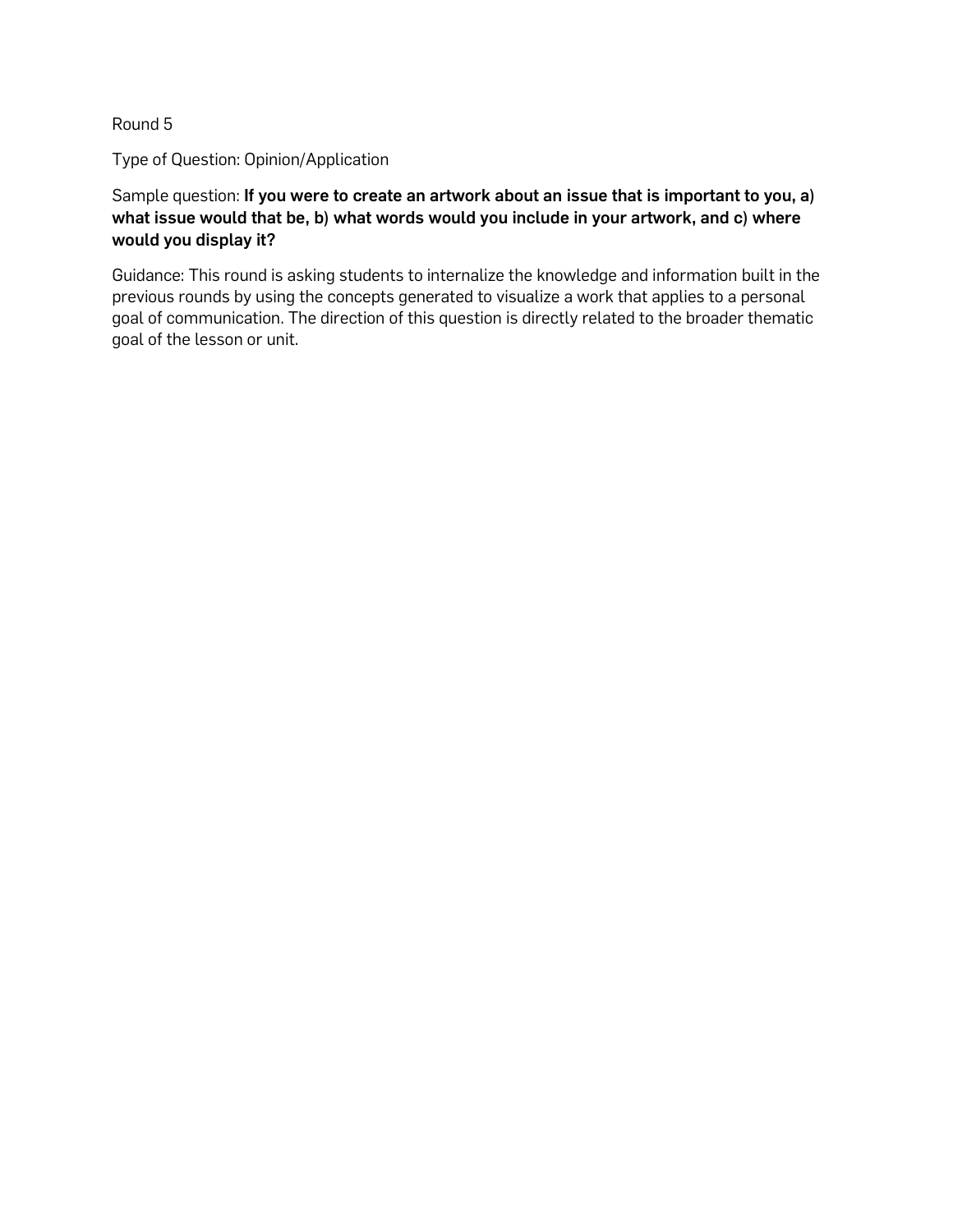

Guerrilla Girls, Guerrilla Girls' Pop Quiz (from the series "Guerrilla Girls Talk Back: The First Five Years, 1985-1990"), 1987; Photolithograph on paper, 17 x 22 inches; National Museum of Women in the Arts, Gift of Steven Scott, Baltimore, in honor of Wilhelmina Cole Holladay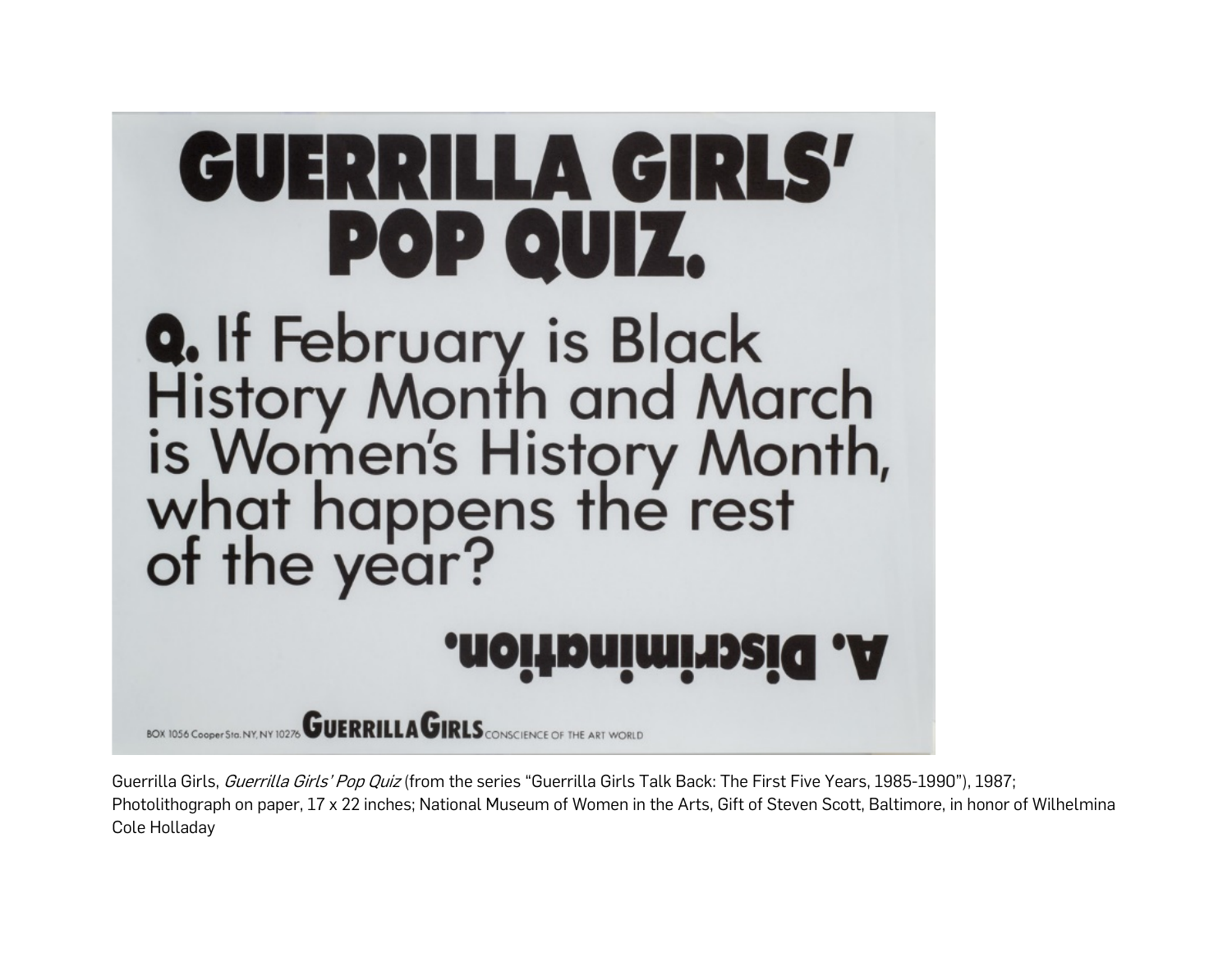

Image of Guerrilla Girls installing their posters in public places, Photo accessed from <http://mintfilm.nl/Guerilla-Girls>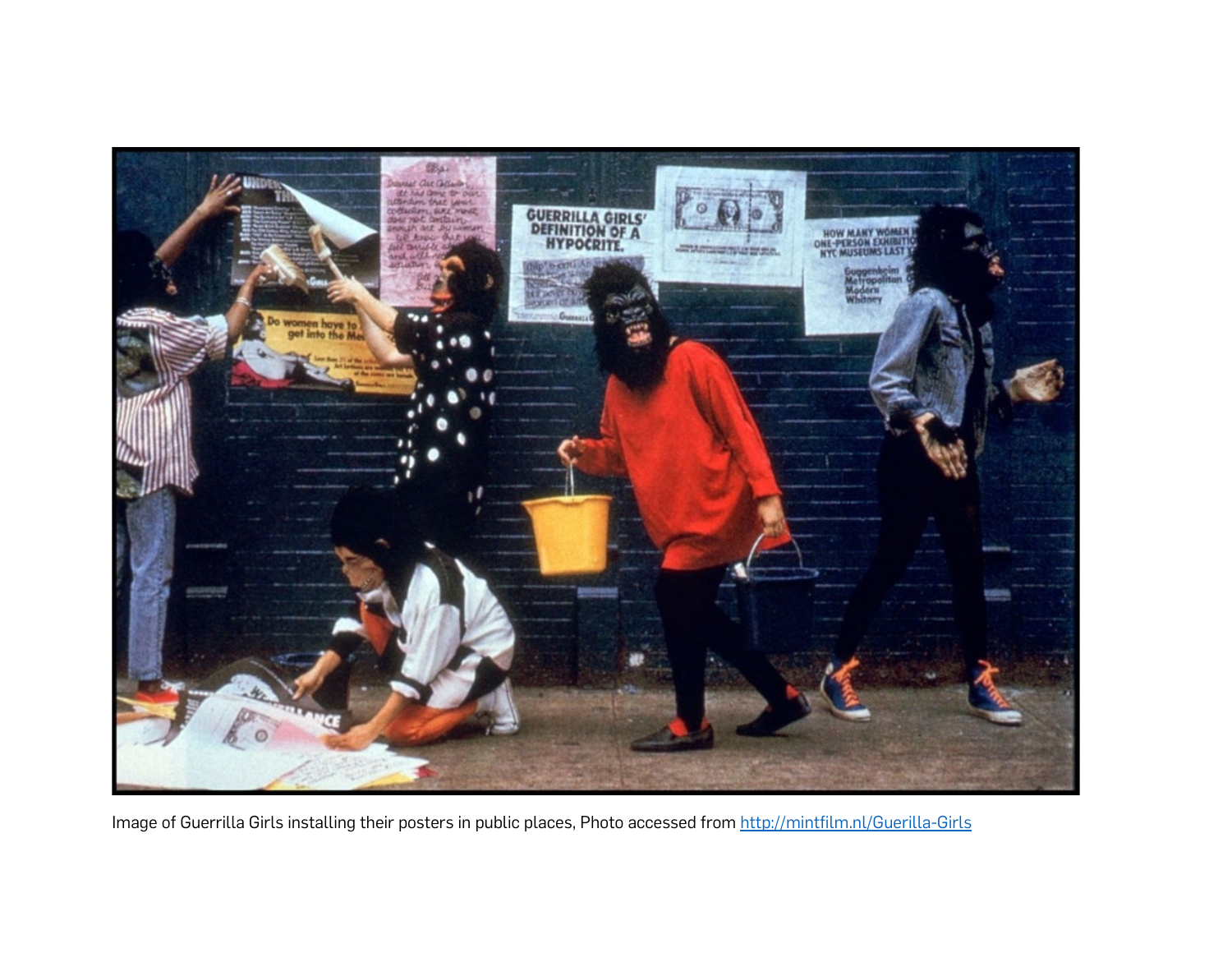

Trap Bob, Change temporary mural at the National Museum of Women in the Arts, 2020, Photo by Doug Beaver